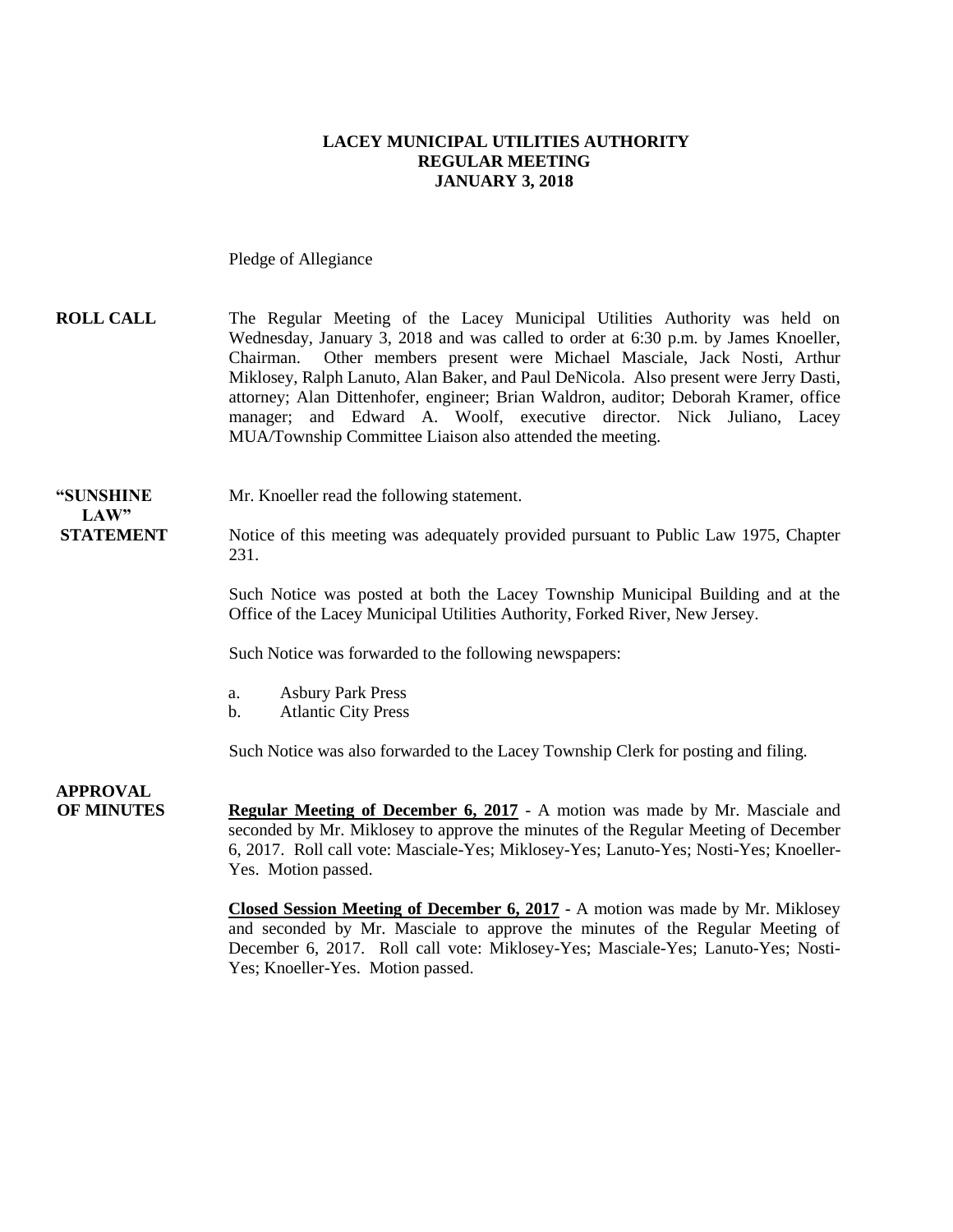### **EXECUTIVE DIRECTOR'S**

**REPORT Cash Balance Report - Period Ending November 30, 2017** - Mr. Woolf summarized the cash balances for period ending November 30, 2017 as follows: Total cash balance for the unrestricted accounts were \$10,235,207.00, with earnings of \$5,034.00. Total cash balance for the restricted accounts held by the trustee were \$4,229,412.65, with earnings of \$2,381.72. Current period interest on the restricted and unrestricted accounts was \$7,415.72. Year-to-date earnings on all interest bearing accounts were \$101,577.20.

> **Resolution 2018-08 – Line Item Transfers –** On recommendation by the executive director, a motion was made by Mr. Miklosey and seconded by Mr. Lanuto to adopt *Resolution 2018-08, Resolution of the Lacey Municipal Utilities Authority, County of Ocean, State of New Jersey, Authorizing Transfer of Funds, 2017 Sewer and Water Budgets* Roll call vote: Miklosey-Yes; Lanuto-Yes; Nosti-Yes; Masciale-Yes; Knoeller-Yes. Motion passed.

> **Resolution 2018-02 – Award Contract – Water Treatment Chemcials 2018** - On recommendation by the executive director, a motion was made by Mr. Nosti and seconded by Mr. Miklosey to adopt *Resolution 2018-02, Resolution of the Lacey Municipal Utilities Authority, County of Ocean, State of New Jersey, Awarding a Contract for Water Treatment Chemical Supplies 2018.* Roll call vote: Nosti-Yes; Miklosey-Yes; Lanuto-Yes; Masciale-Yes; Knoeller-Yes. Motion passed.

> **Change Order No. 1 – Water Treatment Chemicals 2017** – On recommendation by the executive director, a motion was made by Mr. Nosti and seconded by Mr. Miklosey approving change order No. 1 for a net contract increase of \$2,443.00. This increase represents 3,600 bags of hydrated lime. Roll call vote: Nosti-Yes; Miklosey-Yes; Lanuto-Yes; Masciale-Yes; Knoeller-Yes. Motion passed.

> **Resolution 2018-03 – Award Contract – New Administration Building Construction** - On recommendation by the executive director, a motion was made by Mr. Miklosey and seconded by Mr. Nosti to adopt *Resolution 2018-03, Resolution of the Lacey Municipal Utilities Authority, County of Ocean, State of New Jersey, Awarding a Contract for the Construction of the New Administration Building.* Contract awarded to Shoreland Construction, Inc., in the amount of \$1,664,200.00. Roll call vote: Miklosey-Yes; Nosti-Yes; Lanuto-Yes; Masciale-Yes; Knoeller-Yes. Motion passed.

## **BUSINESS**

**REPORT** The business report was submitted for review.

# **PUBLIC**

**COMMENT Mike Albevic, Dunberry Drive** – Mr. Albevic asked for the rationale and cost analysis for constructing a new administration building. Mr. Knoeller explained the present building is not large enough to accommodate sewer and water personnel. The idea is to have one central location for all employees. Also, the current building does not have proper storage space. There is an existing storage building at the new site that will be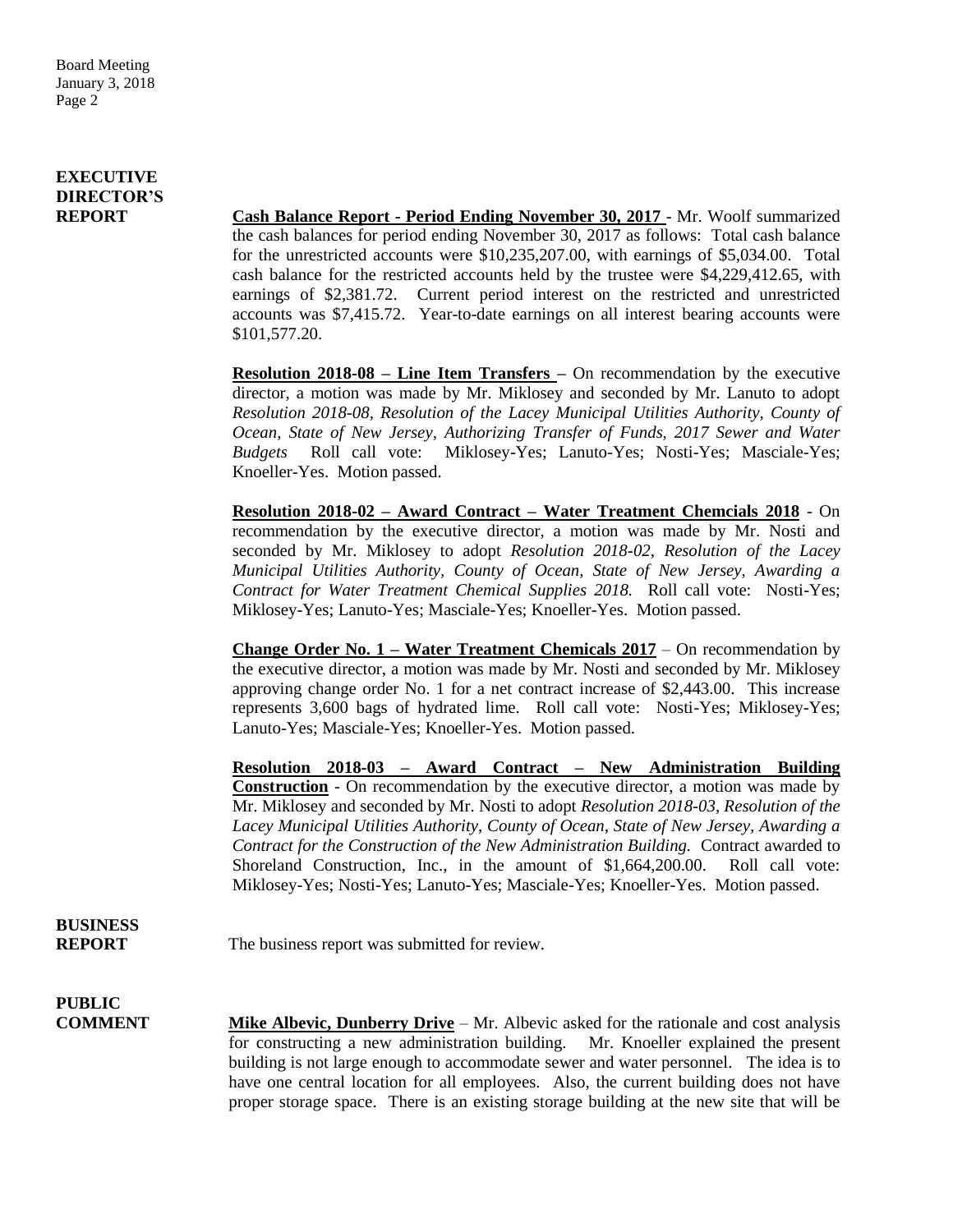included in the new complex. In regards to the use of the present building, Mr. Knoeller stated since the Township owns the building they have multiple uses under consideration. Mr. Juliano stated the building will become the new vetworks and senior center.

Mr. Albevic asked what the projected cost is for the new building. Mr. Knoeller stated the bid for construction came in at \$1.6 million dollars. This will be paid by money saved from bond refinancing. He pointed out that utility rates have not been raised in five years, and there is no intention to raise them.

**Russ Arlotta, Lovelock Lane** – Mr. Arlotta asked will the rates remain flat. Mr. Knoeller stated there will be no increases next year. He explained the Authority pays approximately \$3 million dollars a year to the Ocean County Utilities Authority to treat its wastewater sewer treatment. If the OCUA passes a significant increase, the Authority has in the past passed it through to the ratepayers. The past couple of years the Authority absorbed those increases. He stated it is the goal of the Authority to pay down the bonds used for constructing the new building and perhaps offer a reduction in rates in the future.

**Mike Montaza, Lovelock Lane** – Mr. Montaza stated he is concerned that the water pressure in the Sea Breeze development will deteriorate with the new section of Toll Brothers being built. Mr. Knoeller stated a representative from the development, Nick Spaltro, has been to numerous LMUA meetings expressing his concern over lack of water pressure. Those concerns have been addressed through the engineer and executive director.

Mr. Dittenhofer stated he has been the consulting engineer for the Authority for approximately 30 years. When Toll Brothers first came to Lacey in 2004, they filed for Preliminary sewer and water approval for 668 homes and 100 apartments. They were granted that approval and subsequently, Tentative and Final approval was granted in 2007. The Authority provided their engineer with pressure and flow information for them to complete the design of their development. He added that they paid for upgrades to the Authority's system to the water treatment plant and some distribution. Mr. Knoeller stated Toll Brothers was also granted a permit by the NJDEP.

Mr. Dasti stated sufficient information has been provided to Toll Brothers for them to design their system and have sufficient water pressure for residents. It is up to Toll Brothers on how they design their water lines. Mr. Knoeller stated it is the Authority's responsibility to inspect the main water line and saddle connections to the curb of the lots. The developer brings that line from the curb into the home and designs whatever size line they want to use into the home. The Authority's engineer's inspects to make sure the contractor is installing the mains properly. The Authority does not get involved in any inspections on the site.

Mr. Woolf stated there are residents at Sea Breeze that are dissatisfied with water flow inside their home. This does not mean there is a problem with the main line that in the street. The line to the curb comes off an 8" main and goes down 1" to the curb. From that point it is no longer part of the water utility, it becomes part of the household plumbing. The builder does not report to the Authority what size pipe he is putting in the house. Mr. Woolf stated flow testing was recently done and paid by Toll Brothers to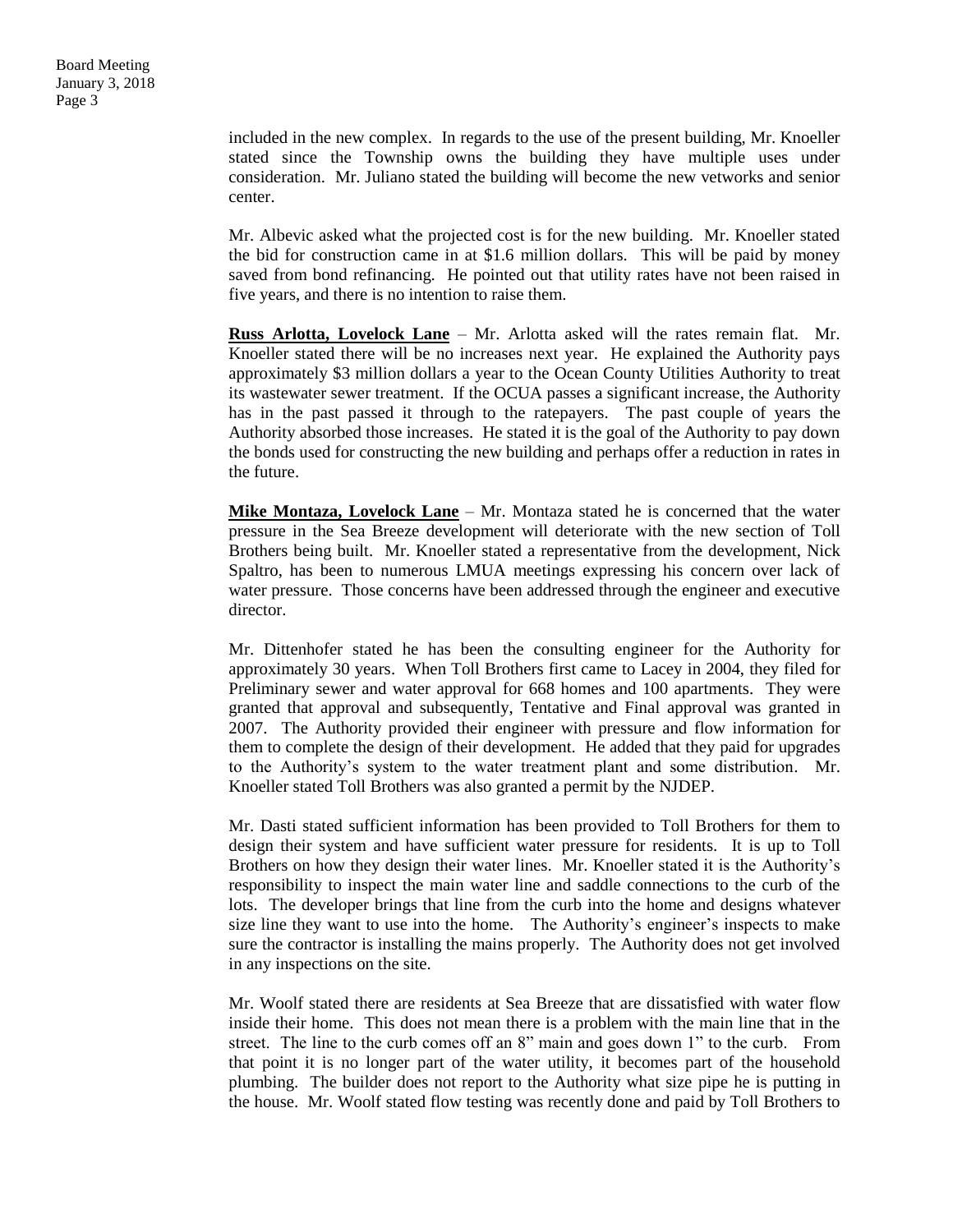the site to determine if there is a pressure problem. The results indicate there is no problem with pressure or flow to that site. He stressed that the sizing of the pipe used in the homes are inadequate.

Mr. Woolf gave a brief demonstration of the type of tubing used in the Sea Breeze homes. Based on the demonstration, Mr. Woolf indicated the developer used insufficient size piping and fittings throughout the home causing the lack of water pressure. If Toll Brothers upsized the piping throughout the house, residents would not be having a problem with pressure. It is not a problem with the water distribution system or the water that the LMUA is supplying. The water pressure was known to be between 55 and 60 psi for that site, which is adequate pressure.

**Nick Spaltro, Dunberry Drive** – Mr. Spaltro stated Toll Brothers builds homes the same way everywhere in the State of New Jersey and none of them have water pressure issues.

# **ENGINEER'S**

**REPORT Resolution 2018-04 – Tentative Sewer and Water Approval – 107 North Main Street, LLC** – Mr. Dittenhofer reported his office received the application and plans for tentative sewer and water approval for 107 North Main Street, LLC, Block 315, Lot 1.01. The applicant is proposing to construct a two-story 1,260 SF mixed use building on an existing commercial site at the intersection of Route 9 and Jones Road, in the northeast corner. The applicant proposes to connect to an existing curb stop for the property and install a water service to the building. The applicant also proposes to connect to an existing cleanout for the property and install a sanitary lateral to service the building. On recommendation by the Authority's engineer, a motion was made by Mr. Miklosey and seconded by Mr. Masciale to adopt *Resolution No. 2018-04, Resolution of the Lacey Municipal Utilities Authority, County of Ocean, State of New Jersey, Tentative Sewer and Water Approval, 107 North Main Street, LLC, Block 315, Lot 1.01.* Roll call vote: Miklosey-Yes; Masciale-Yes; Lanuto-Yes; Nosti-Yes; Knoeller-Yes. Motion passed.

> **Resolution 2018-06 – Tentative Sewer and Water Approval – Lacey Town Village – M & T at Lacey, LLC** – Mr. Dittenhofer reported his office received the application and plans for tentative sewer and water approval for Lacey Town Village – M  $\&$  T at Lacey, LLC, Block 739.01, Lots 2.06, 2.07, 7.03 & 7.04; Block 739, Lot 7.02. The applicant is proposing to construct a Major Site Plan consisting of six (6) 3-story condominium buildings with a total of 144 units and a 5,941 SF clubhouse on the southern side of Laurel Boulevard, east of Railroad Avenue. The applicant proposes to install two (2) wet taps, one on Laurel Boulevard and one on Route 9 and install an 8" DIP water main loop to service the buildings. The applicant also proposes to connect to the existing sewer main located in South Street with a doghouse manhole and extend 8" PVC sewer main to service the buildings. On recommendation by the Authority's engineer, a motion was made by Mr. Miklosey and seconded by Mr. Masciale to adopt *Resolution No. 2018-06, Resolution of the Lacey Municipal Utilities Authority, County of Ocean, State of New Jersey, Tentative Sewer and Water Approval, Lacey Town Village – M & T at Lacey, LLC, Block 739.01, Lots 2.06, 2.07, 7.03 & 7.04; Block 739, Lot 7.02.*  Roll call vote: Miklosey-Yes; Masciale-Yes; Lanuto-Yes; Nosti-Yes; Knoeller-Yes. Motion passed.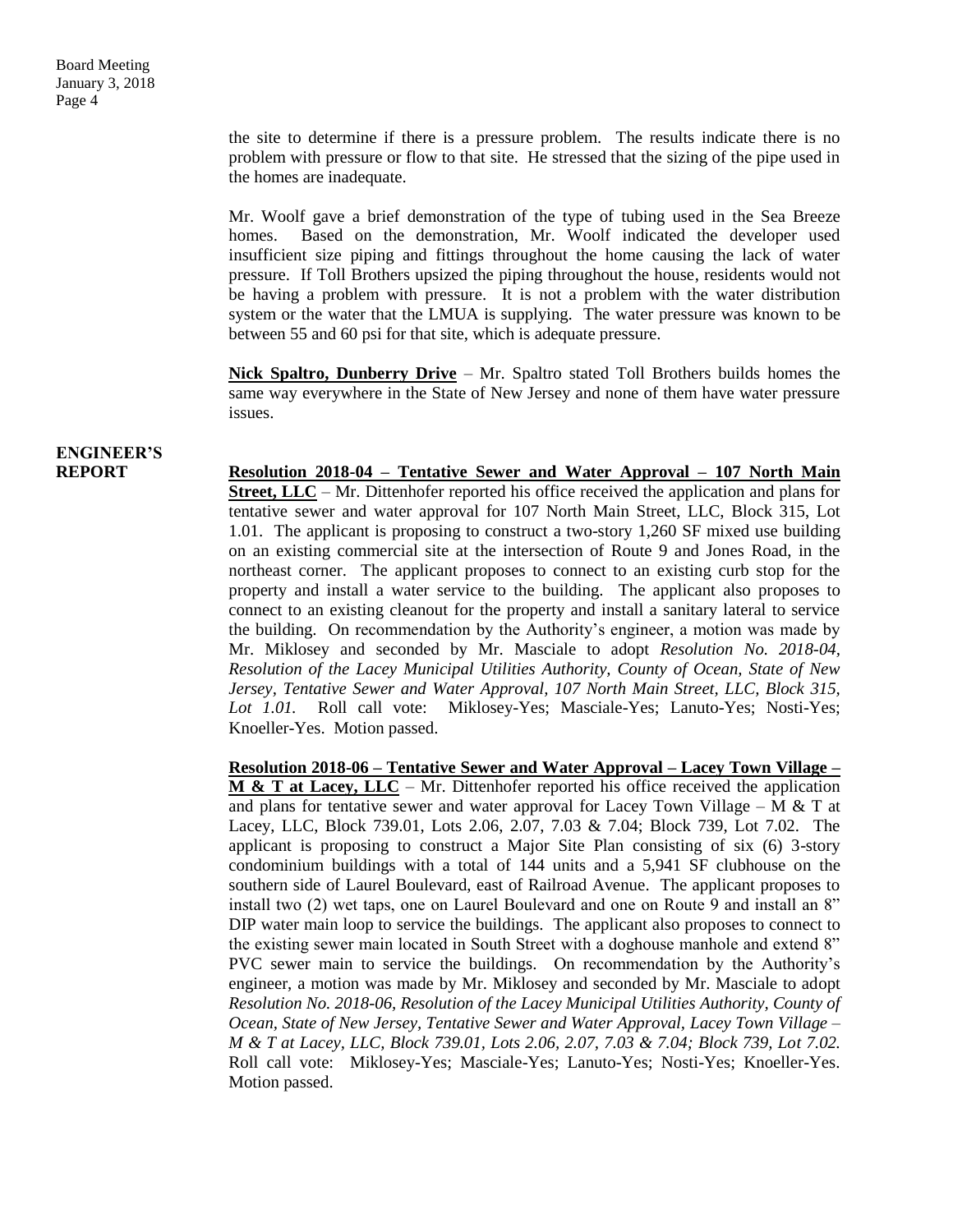On recommendation by the engineer, a motion was made by Mr. Miklosey and seconded by Mr. Masciale to adopt Resolution 2018-07, Resolution of the Lacey Municipal Utilities Authority, County of Ocean, state of New Jersey, Permit to Operate Sewer and Water System, Sea Breeze at Lacey, Section 2, Phase 2F, Blocks 1901.17, 1901.18, Various Lots. Roll call vote: Miklosey-Yes; Masciale-Yes; Lanuto-Yes; Nosti-Astain; Knoeller-Yes. Mr. Knoeller pointed out the applicant is proposing a water service size of  $\frac{3}{4}$ , and he is concerned this water service size will further reduce the volume into those homes. He asked Mr. Woolf to contact the Township's plumbing code official to ensure they are using the correct size water service to these homes. The plumbing code official should also be aware of the issues the development is having. A motion was made by Mr. Nosti and seconded by Mr. Masciale to amend the motion to adopt the Resolution until further research is made regarding the size of the main entering the home. Roll call vote: Nosti-Yes; Masciale-Yes; Lanuto-Yes; Miklosey-Yes; Knoeller-Yes. Motion passed. **Change Order No. 2 - Fairview Lane Sanitary Improvements** – On recommendation by the Authority's engineer, a motion was made by Mr. Masciale and seconded by Mr. Miklosey approving Change Order No. 2 representing Township requested road improvements for a net contract increase of \$64,288.59. Roll call vote: Masciale-Yes; Miklosey-Yes; Lanuto-Yes; Nosti-Yes; Knoeller-Yes. Motion passed. **ATTORNEY'S REPORT New Administration Building** – Mr. Dasti stated the Township Planning Board unanimously approved the application for Preliminary and Final Site Plan approval. He expects the Resolution will be memorialized by the Planning Board at its January meeting. **Fairview Avenue Sewer Extension** – Mr. Dasti stated he reviewed correspondence from Remington & Vernick to NJDCA concerning the fact that the change orders exceed 20%. **Water Treatment Chemical Bids** – Mr. Dasti stated he reviewed the bid documentation for water treatment chemical bids. **AUDITOR'S REPORT Accountant's Status Report – Month Ended November 30, 2017** – Mr. Waldron reported sewer and water revenues had a favorable variance for the month and year-todate. Sewer and water expenses had a favorable variance for the month and year-to-date. Sewer and water user charges had an unfavorable variance for the month and year-todate. Mr. Waldron stated the audit is scheduled for the first two weeks of March.

**Resolution 2018-07 – Permit to Operate – Sea Breeze at Lacey – Section 2, Phase 2F**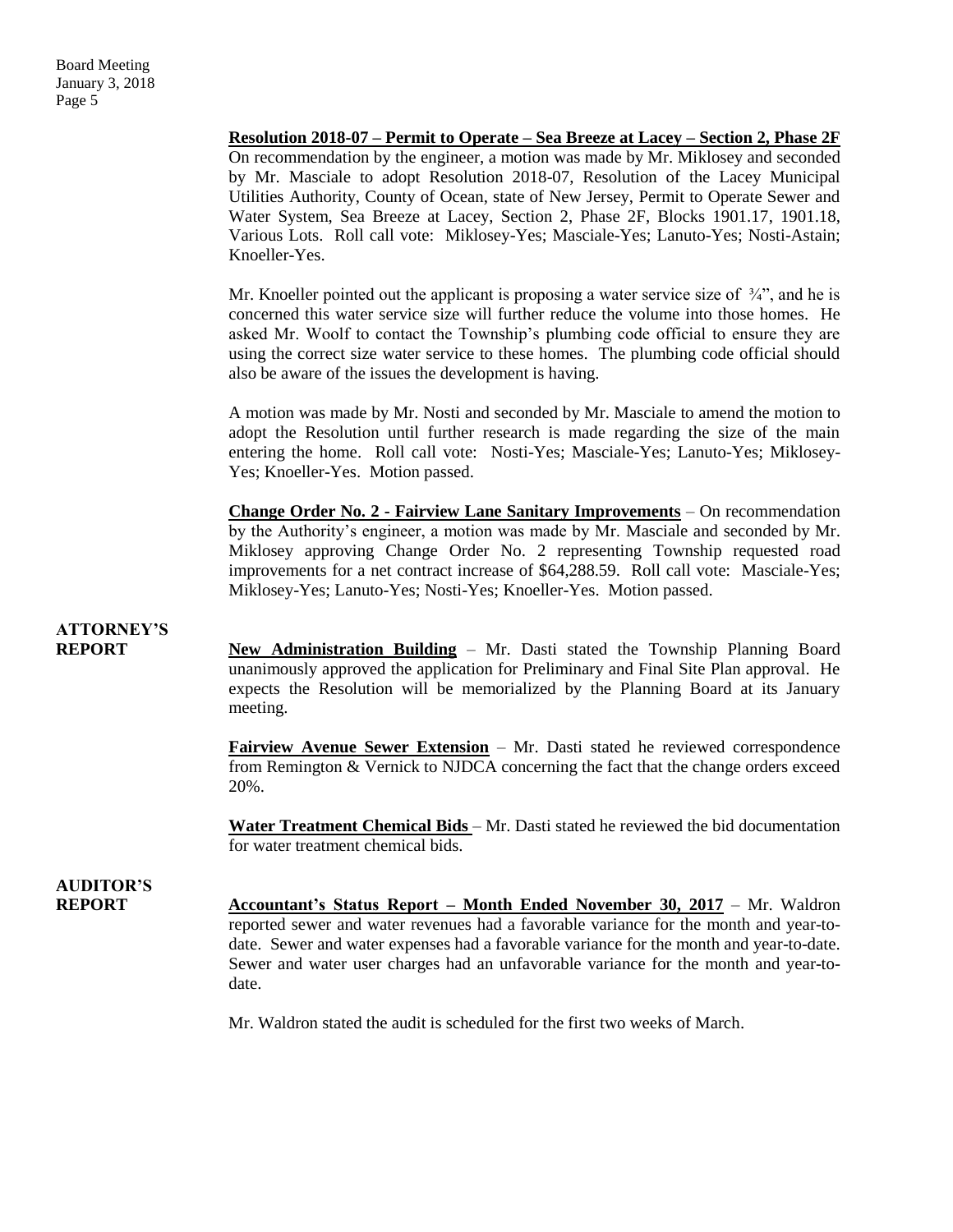#### **CORRESPONDENCE**

**Susan Zovak, Dogwood Lane** – Mr. and Mrs. Zovak were present requesting relief of utility bill, due to sprinkler system valve leak. Since the water from the leak did not go into the sewer system, a motion was made by Mr. Nosti and seconded by Mr. Miklosey to grant a one-time credit adjustment on the sewer charges in the amount of \$276.12 (68,000 gallons). Roll call vote: Nosti-Yes; Miklosey-Yes; Lanuto-Yes; Masciale-Yes; Knoeller-Yes. Motion passed.

### **OLD**

**BUSINESS Professional Services Agreement – Lanuto Architecture, LLC – Authority Architect** – Chairman Knoeller executed the Professional Services Agreement between the Lacey Municipal Utilities Authority and Lanuto Architecture, LLC.

> **Resolution 2018-01 – Salary Increase** – Secretary Nosti executed Resolution 2018-01, Memorializing action taken on December 6, 2017, authorizing salary increase for Nicole Kelley.

### **NEW**

**BUSINESS** Mr. Knoeller asked Mr. Masciale and Mr. Lanuto to make the nominations for officers at the February reorganization meeting.

### **PUBLIC BUSINESS/**

**COMMENT Mark Invesky, Arbhorridge Drive, SeaBreeze –** Mr. Invesky stated the 2016 auditor's report, as well as the 2018 budget report are not on the Authority's website. Mrs. Kramer stated they are now on the website.

> **Regina Discenza, Sunset Drive –** Mrs. Discenza asked if the Home Depot site was inspected for their use of snow clearing materials. Mr. Knoeller stated he will check after the snowstorm. Mr. DeNicola stated he was at Home Depot last week and sand was used.

## **PAYMENT OF**

**VOUCHERS WHEREAS**, the members of the Lacey Municipal Utilities Authority carefully examined all vouchers presented for payment of claims;

> **NOW, THEREFORE, BE IT RESOLVED** by the Lacey Municipal Utilities Authority that:

> 1. Said vouchers in the sum of \$314,669.39 be and the same are hereby approved to be paid.

2. Said vouchers are listed on the attached computer check register.

A motion was made by Mr. Miklosey and seconded by Mr. Masciale to adopt the above Resolution. Roll call vote: Miklosey-Yes; Masciale-Yes; Lanuto-Yes; Nosti-Yes; Knoeller-Yes. Motion passed.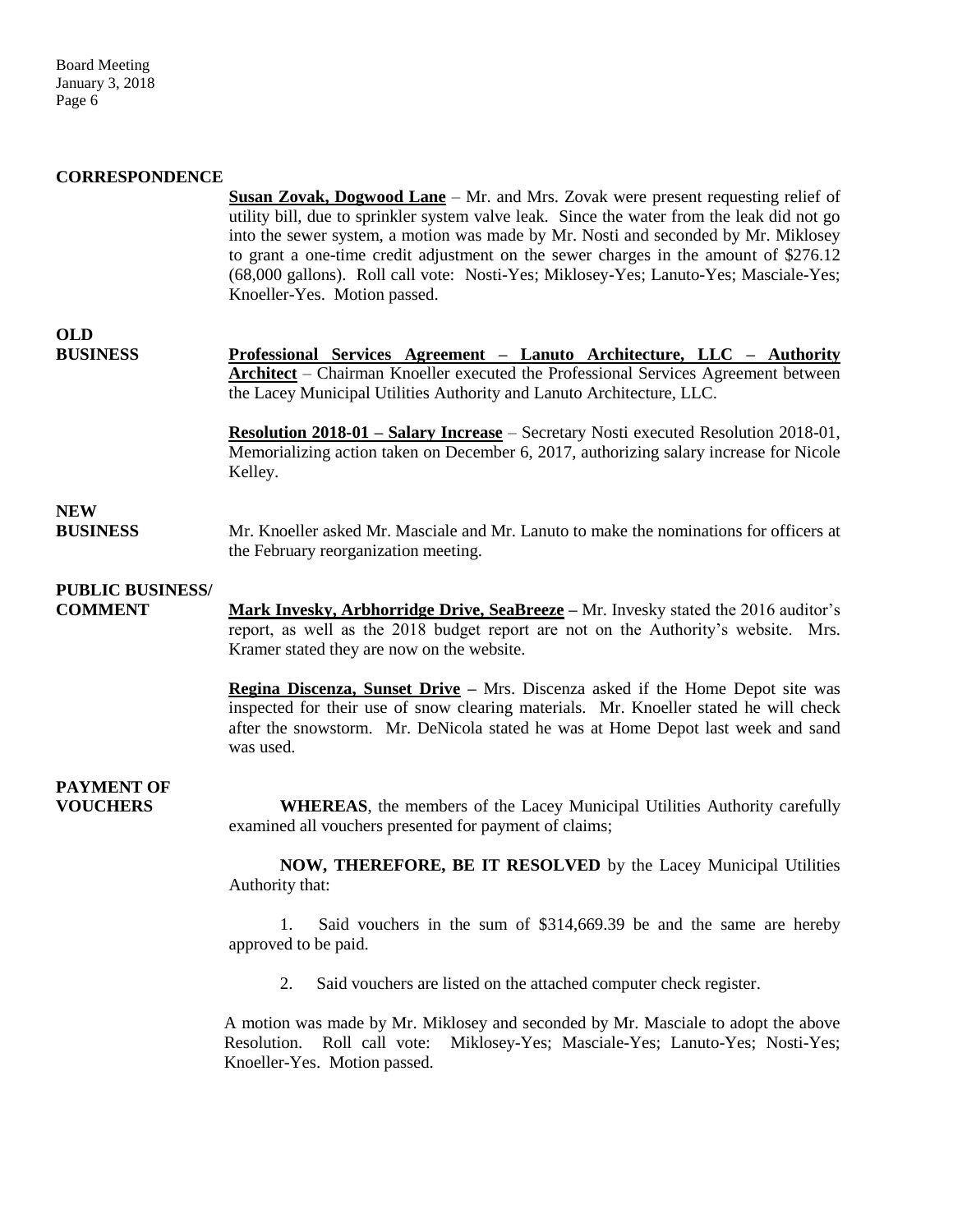Board Meeting January 3, 2018 Page 7

# **CLOSED**

#### **SESSION RESOLUTION**

**WHEREAS,** Section 8 of the Open Public Meetings Act, Chapter 231, Public Law 1975 permits the exclusion of the public from a meeting in certain circumstances;

**WHEREAS**, this public body is of the opinion that such circumstances presently exist.

**NOW, THEREFORE, BE IT RESOLVED** by the Lacey Municipal Utilities Authority, County of Ocean and State of New Jersey as follows:

1. The public shall be excluded from discussion of action upon the hereinafter specified subject matters.

2. The general nature of this closed session concerns personnel matters.

3. It is anticipated at this time that the above-stated matters will be made public once these matters have been resolved.

4. This resolution shall take effect immediately.

A motion was made by Mr. Masciale and seconded by Mr. Miklosey to adopt the above resolution. Roll call vote: Unanimously approved.

Separate minutes were kept on the above closed session.

**RE-OPEN**

**MEETING** A motion was made and seconded to return to open session. Motion unanimously carried.

**ADJOURNMENT** There being no further business to discuss, the meeting was adjourned at 7:50 p.m.

Respectfully submitted,

Michele Kennedy Executive Secretary